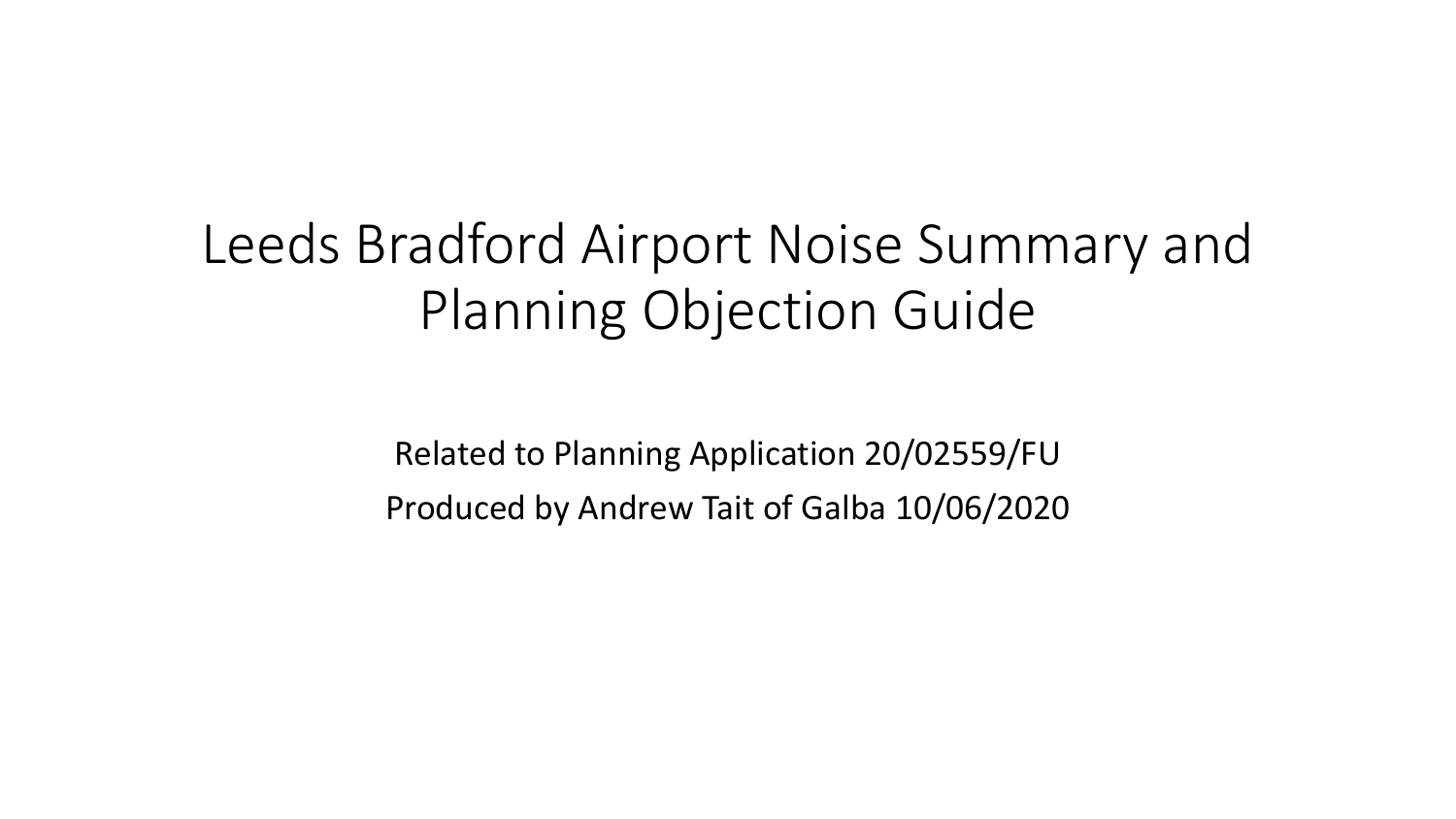### Now



2800 Summer (15/night)

QC1 Arrival QC0.5 Departure

QC is a value given to each type of plane, the higher the QC, the noisier the plane

No curfew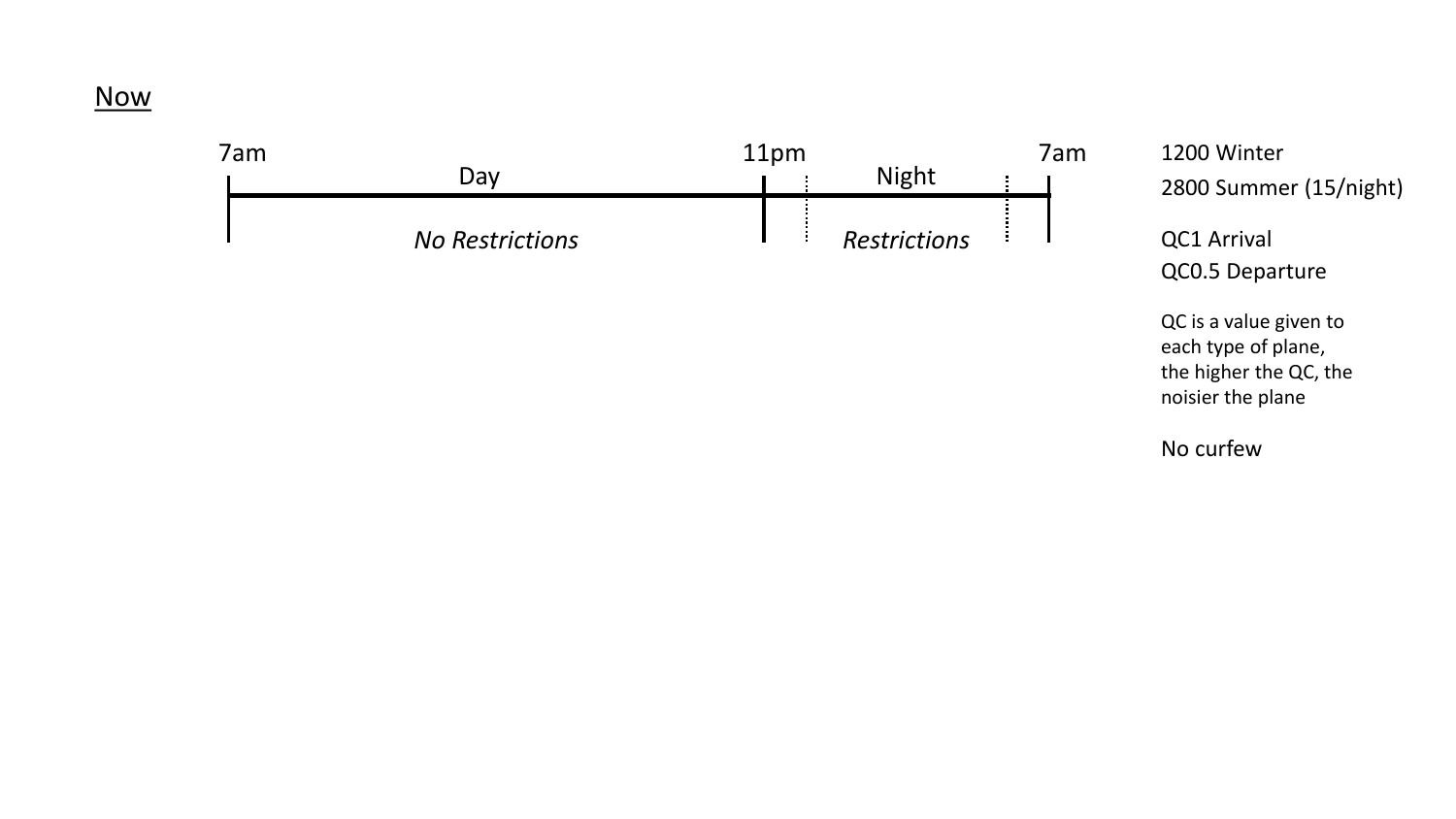### Now

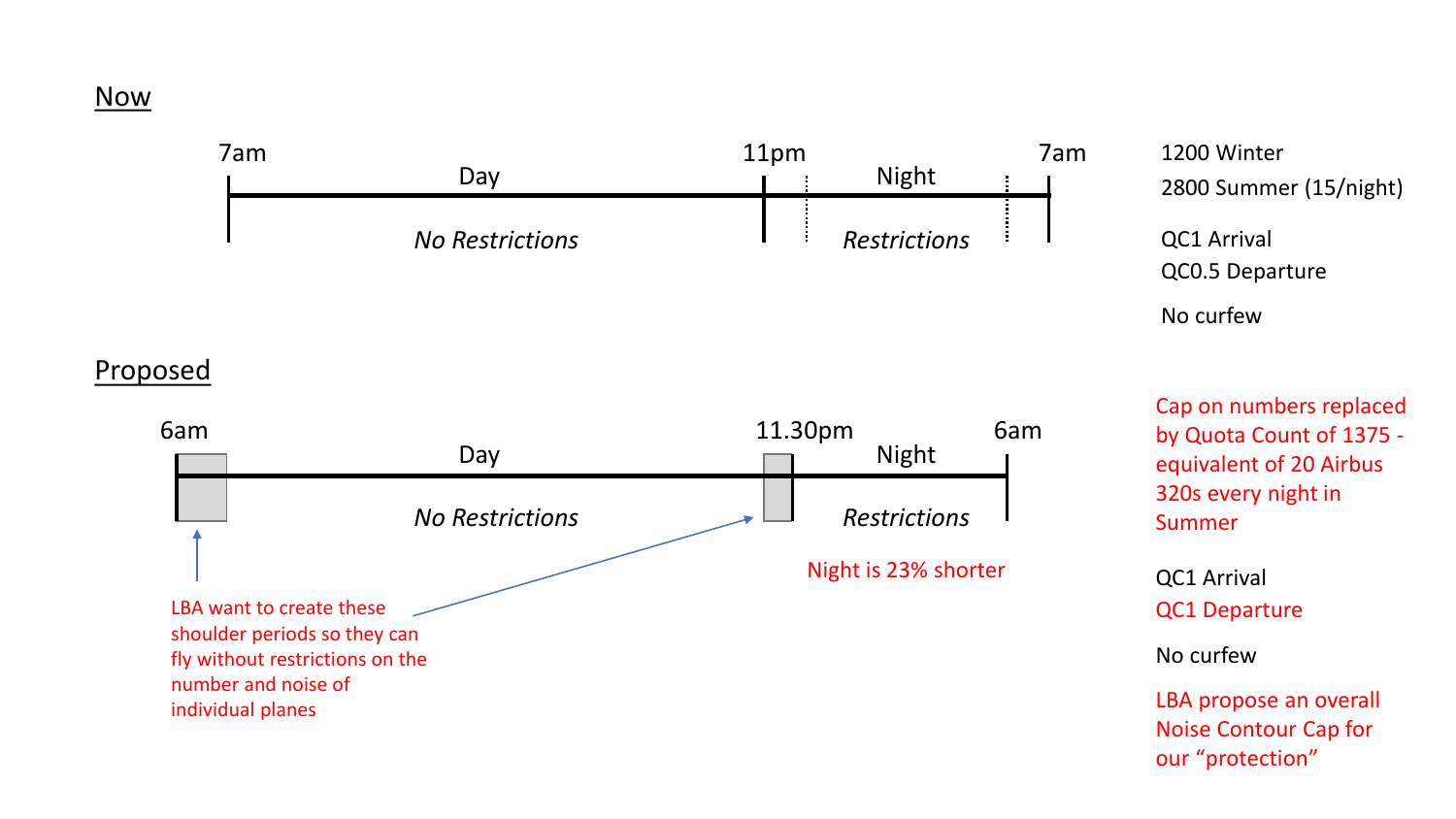## Proposed



## Noise Profile

The resulting noise profile will have peaks in the early morning and late at night, but significantly, a bigger peak in the middle of the day when planes return from their morning trip, reload, and set off to their afternoon destination.

This will particularly affect schools and other places where outdoor activities take place during the day (pubs, sports grounds, higher education establishments, nature reserves, people enjoying their garden…).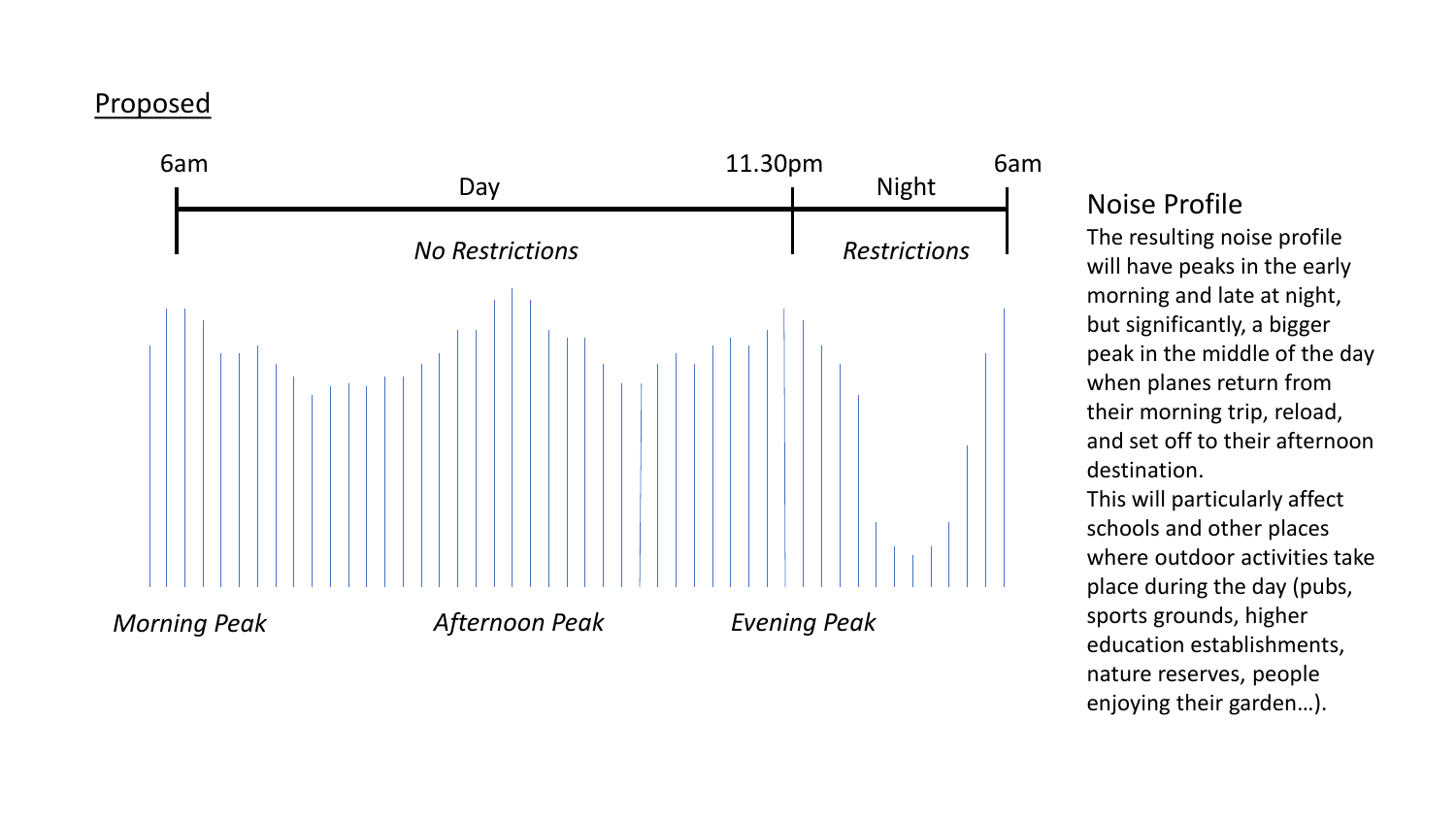### Noise Contour Cap

LBA are only *committing to report* if they exceed the lowest level at which there is an adverse effect, and they propose to report on extent of area rather than on population affected.

- Noise contour is worse if the development goes ahead
- Covers an area of 56.2km2
- Includes Leeds city centre
- Affects 123,000 people
- 42,000 Highly Sleep Disturbed\*
- 93,500 Highly Annoyed\* \*Defra, WHO

### And a contour doesn't tell the real picture because it smooths out the peaks…

www.aef.org.uk: An extreme case will illustrate the way Leq works. One concorde on departure had equivalent noise energy to 120 Boeing 757s – so one [Boeing 757] plane every 2 minutes for 4 hours, produced the same Leq as 2 mins of concorde followed by 3 hrs 58 mins of silence.

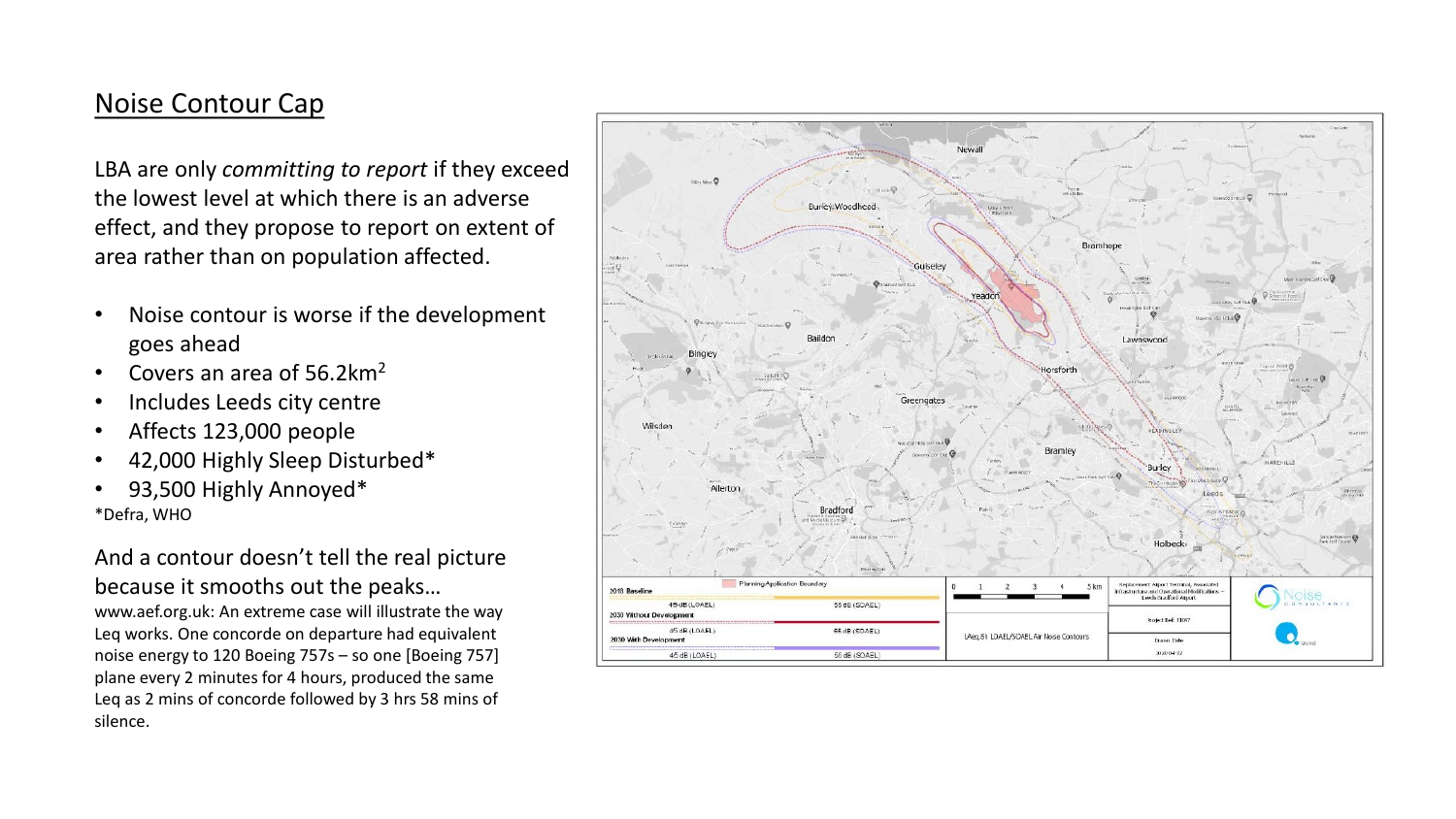### N60 and N65 Maps

Best practice based on CAA guidance asks that applicants show the actual number of flights above 65dB daytime, 60dB night-time. This map shows the difference between the situation in 2030 with development compared to without development.

- Set at a level at which sleep will be disturbed
- Blue 0-25 more flights
- Purple 25-50 more flights
- Orange over 50 more flights

You can see that the orange area *(over 50 more flights heard)* includes most of the city centre, most of Horsforth and all of Bingley.

#### Noise and Vibration, Appendix 2, Figure 10.4.51



This is the N60 map for average Summer night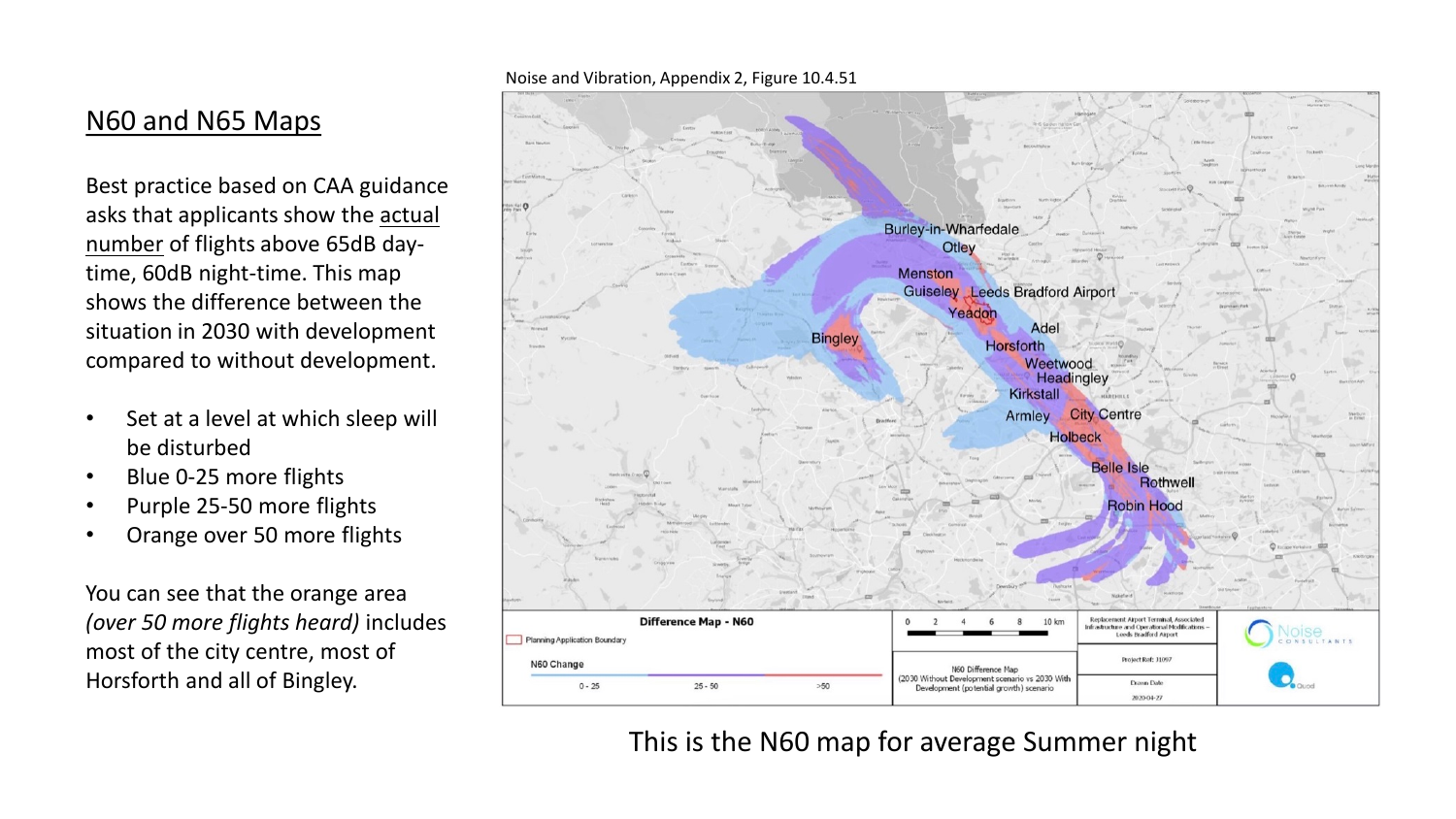# What to object to: Local Planning Guidelines:

LCC has a duty of care to protect the health and well-being of its citizens. LBA admit that the proposal is irrefutably detrimental to health.

- Massive loss of amenity for those living under the flight path
- 36 schools under the flightpath, some badly affected, especially by new mid-day flights
- The proposal does not consider care-homes under the flight path
- Many more people experiencing noise, 123,000 people, especially in Leeds city centre
- Noise Contour Cap does not provide real protection. LBA only promise to report on the extent of the area affected, not to report on the population affected, nor to operate in a way that avoids breaching the cap. ES\_VOLUME\_I\_CHAPTER\_10\_NOISE\_AND\_VIBRATION-3247424 - Performance and forecasts against the noise contour restriction will be presented within the Airport's proposed ANPFR.

### Contravenes CORE STRATEGY SPATIAL POLICY 12

MANAGING THE GROWTH OF LEEDS BRADFORDINTERNATIONAL AIRPORT The continued development of Leeds Bradford International Airport will be supported to enable it to fulfil its role as an important regional airport subject to:

...(iii) Environmental assessment and agreed plans to mitigate adverse environmental effects, where appropriate,

- LBA are not mitigating adverse environmental effects with respect to noise
- They are proposing to increase the noise permitted for planes taking off at night
- They are proposing to remove restrictions on noise and number of flights operating during the "shoulder" periods
- They are proposing to reduce the protected night-time period by 23%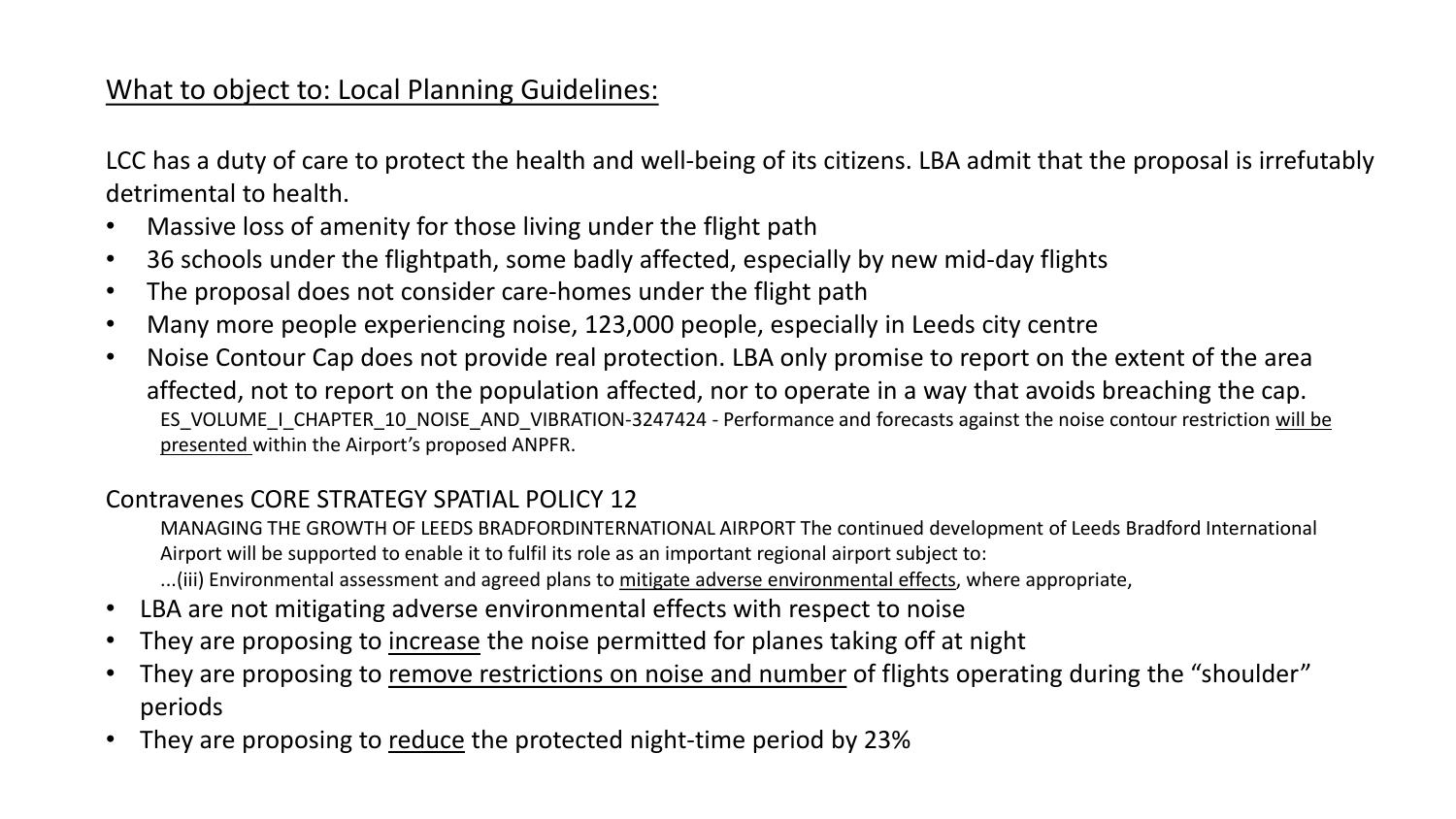# What to object to: Local Planning Guidelines (continued):

LBA appear to be contravening NATS Noise Abatement Operational Procedures not to fly over the city

• From the AIP for LBA (the airport's user guide for pilots and air traffic controllers): Section AD 2.21 NOISE ABATEMENT PROCEDURES:

The following Noise Preferential Routeings and Procedures shall apply to jet aircraft (except military aircraft).

These procedures may at any time be departed from to the extent necessary for avoiding immediate danger.

Operators of aircraft using the airport shall ensure at all times that aircraft are operated in a manner calculated to cause the least disturbance practicable in areas surrounding the airport.

Aircraft will use Runway 14 for landing and Runway 32 for take-off, whenever this is possible, having regard to wind, cloud base, approach aid limitations and aircraft performance and requirements. In the event of marginal conditions the runway to be used is at the aircraft Commanders discretion. However, violation of the selective runway procedure cannot be acceptable for expedite reasons, and it is regretted that inconvenience in taxiing distances and/or airborne routeing must be accepted in the interest of reducing aircraft noise intrusion on the local environment.

- This says that ALL flights should take off to, and land from, the North West, thus protecting the city centre population in favour of a less densely populated passage to the NW
- Currently, 30% of take-offs and 96% of landings are in the "wrong" direction
- If LBA cannot comply with Noise Abatement Operational Procedures now, how can we trust them to do so in the future, even though their proposals are vague and non-binding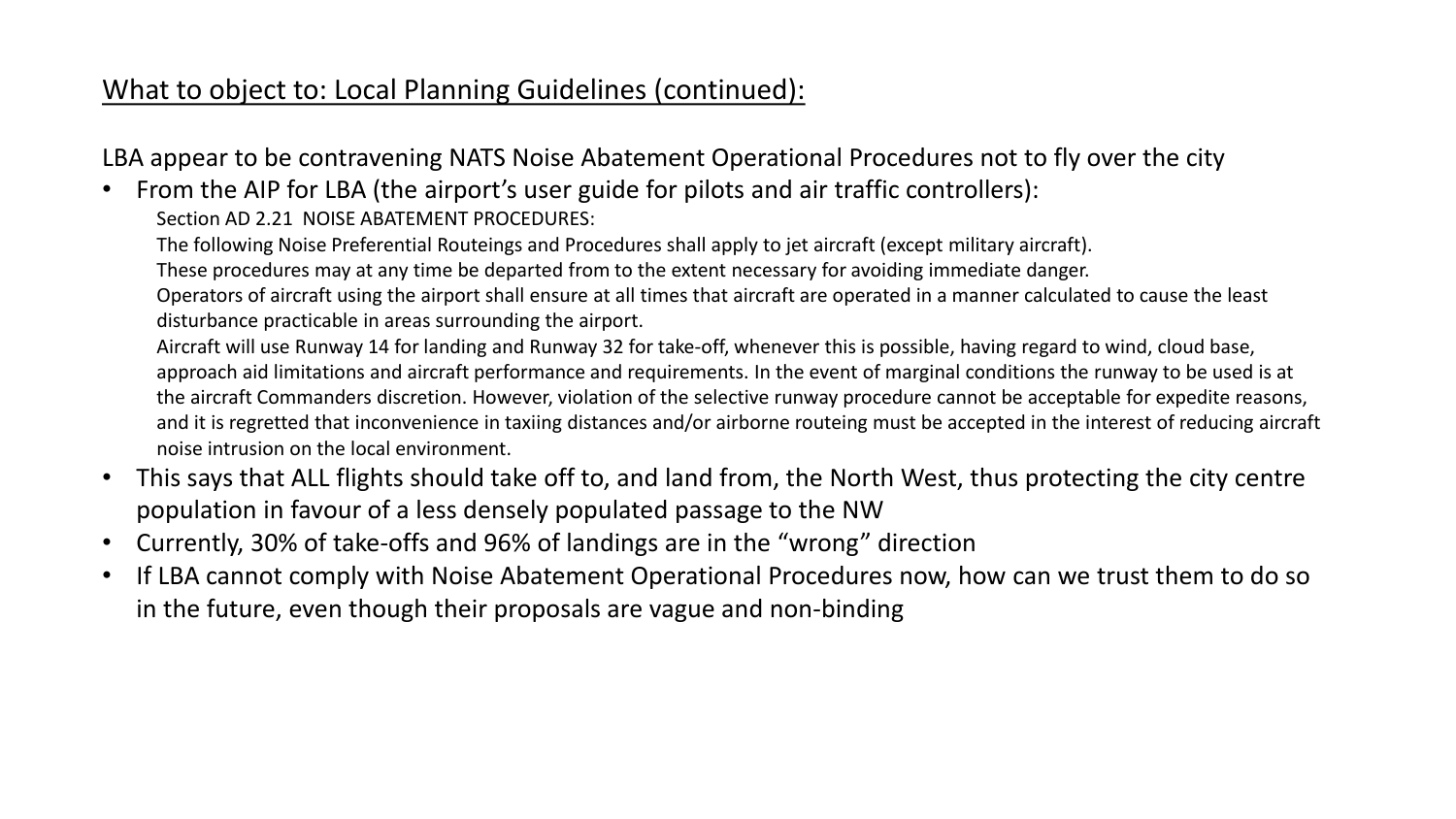# What to object to: National Planning Guidelines:

### Contravenes the UK's Aviation Policy Framework 2013

APF 2013 Night noise

3.35 In recognising these higher costs upon local communities, we expect the aviation industry to make extra efforts to reduce and mitigate noise from night flights through use of best-in-class aircraft, best practice operating procedures, seeking ways to provide respite wherever possible and minimising the demand for night flights where alternatives are available.

…As a general principle, the Government therefore expects that future growth in aviation should ensure that benefits are shared between the aviation industry and local communities. This means that the industry must continue to reduce and mitigate noise as airport capacity grows. As noise levels fall with technology improvements the aviation industry should be expected to share the benefits from these improvements.

- LBA are increasing noise, not reducing or mitigating as the APF expects
- LBA are not sharing noise improvements with the community, they are exploiting technology improvements to fly more planes